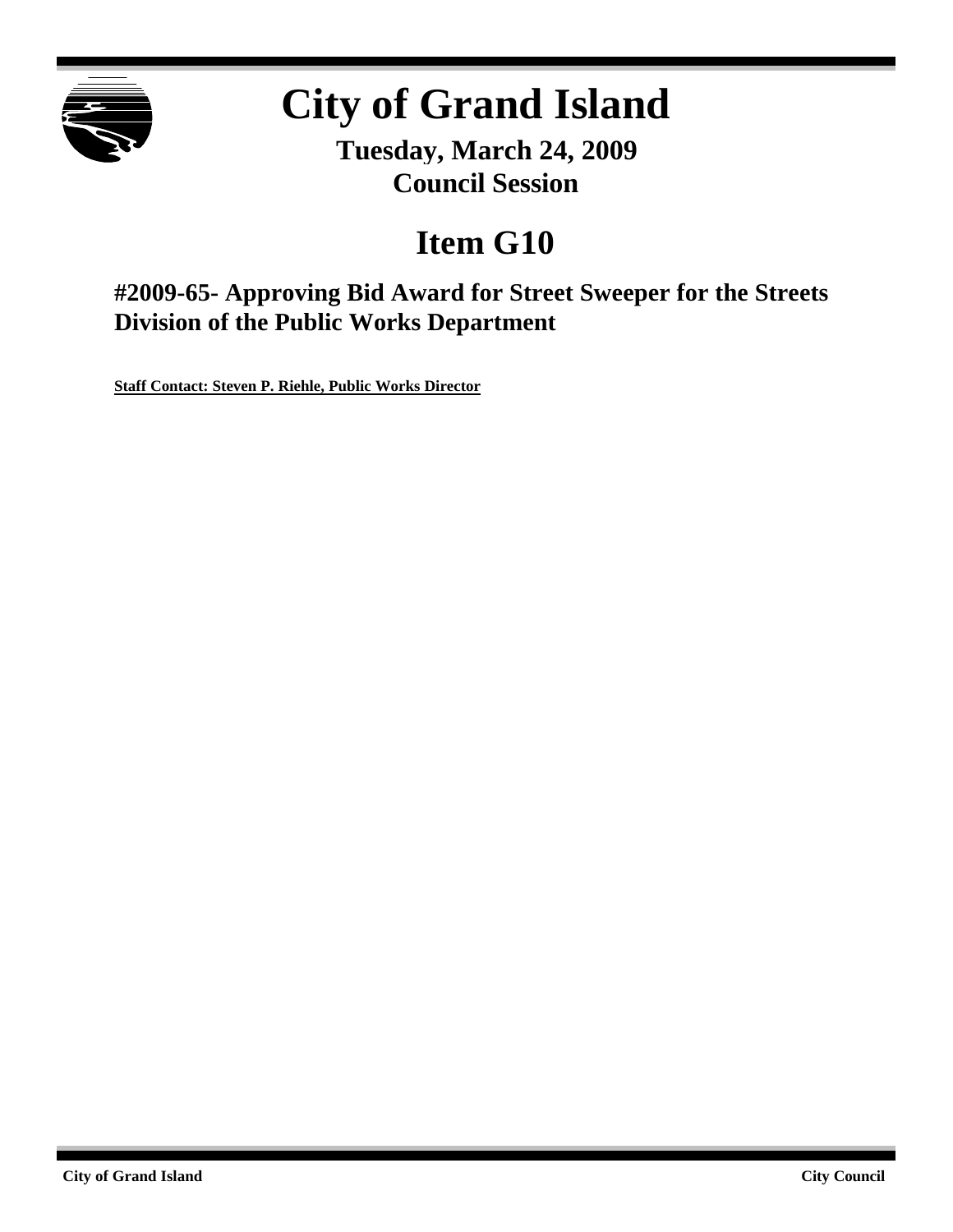## **Council Agenda Memo**

| From:           | Steven P. Riehle, Public Works Director                                                           |  |
|-----------------|---------------------------------------------------------------------------------------------------|--|
| <b>Meeting:</b> | March 24, 2009                                                                                    |  |
| Subject:        | Approving Bid Award for Street Sweeper for the Streets<br>Division of the Public Works Department |  |
| Item $\#$ 's:   | $G-10$                                                                                            |  |
| $Presenter(s):$ | Steven P. Riehle, Public Works Director                                                           |  |

## **Background**

On March 4, 2009 the Streets Division of the Public Works Department advertised for bids for one (1) street sweeper. There were 3 potential bidders for the sweeper.

### **Discussion**

One (1) bid was received and opened on March 16, 2009. Nebraska Environmental Products of Lincoln, Nebraska submitted the sole bid in the amount of \$168,345.00. The bid was submitted in compliance with the contract and specifications.

Funds are available in account number 10033501.85615.

## **Alternatives**

It appears that the Council has the following alternatives concerning the issue at hand. The Council may:

1. Move to approve

.

- 2. Refer the issue to a Committee
- 3. Postpone the issue to future date
- 4. Take no action on the issue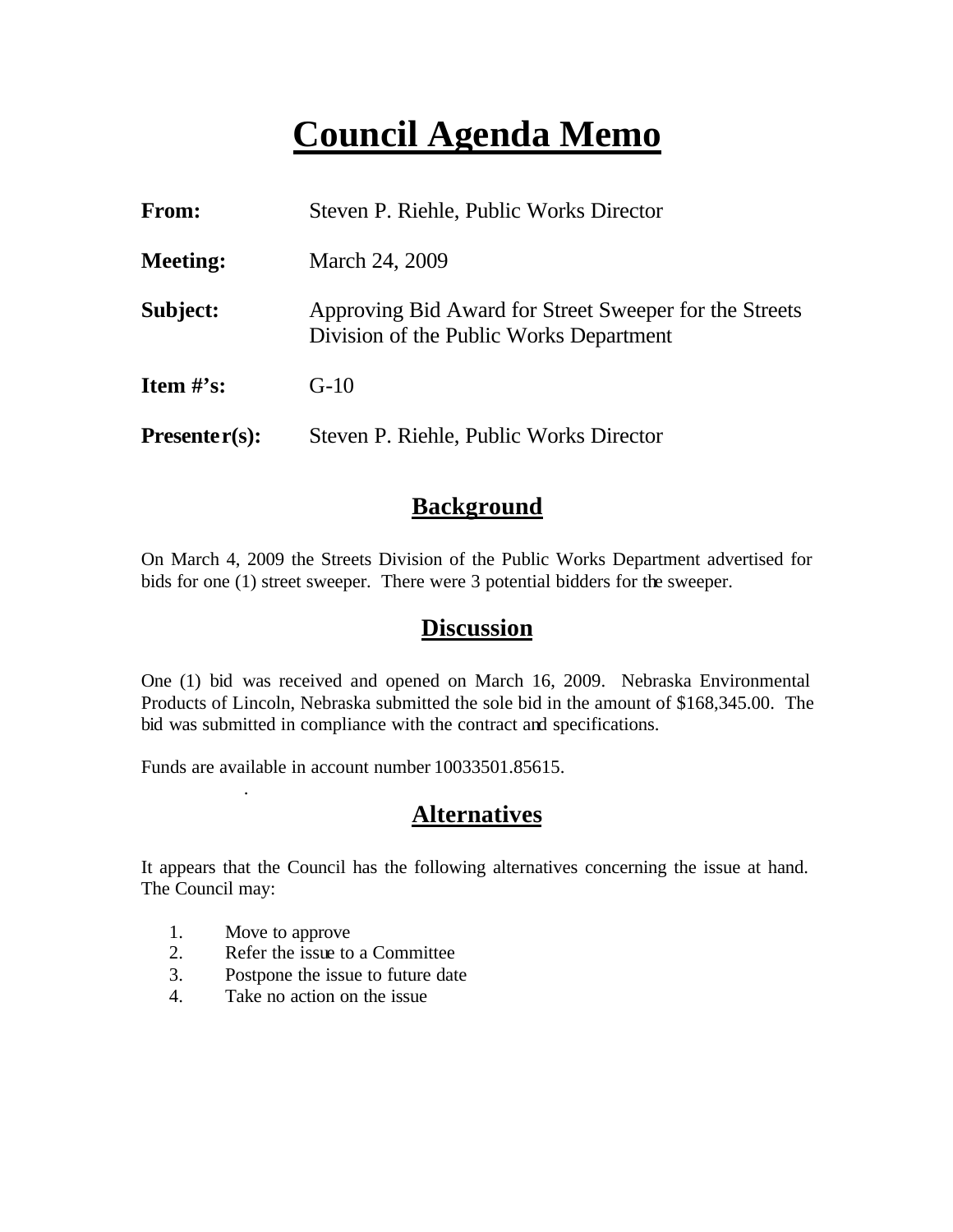## **Recommendation**

Public Works Administration recommends that the Council approve the bid award to Nebraska Environmental Products of Lincoln, Nebraska in the amount of \$168,345.00 for one (1) street sweeper.

## **Sample Motion**

Motion to approve the bid award.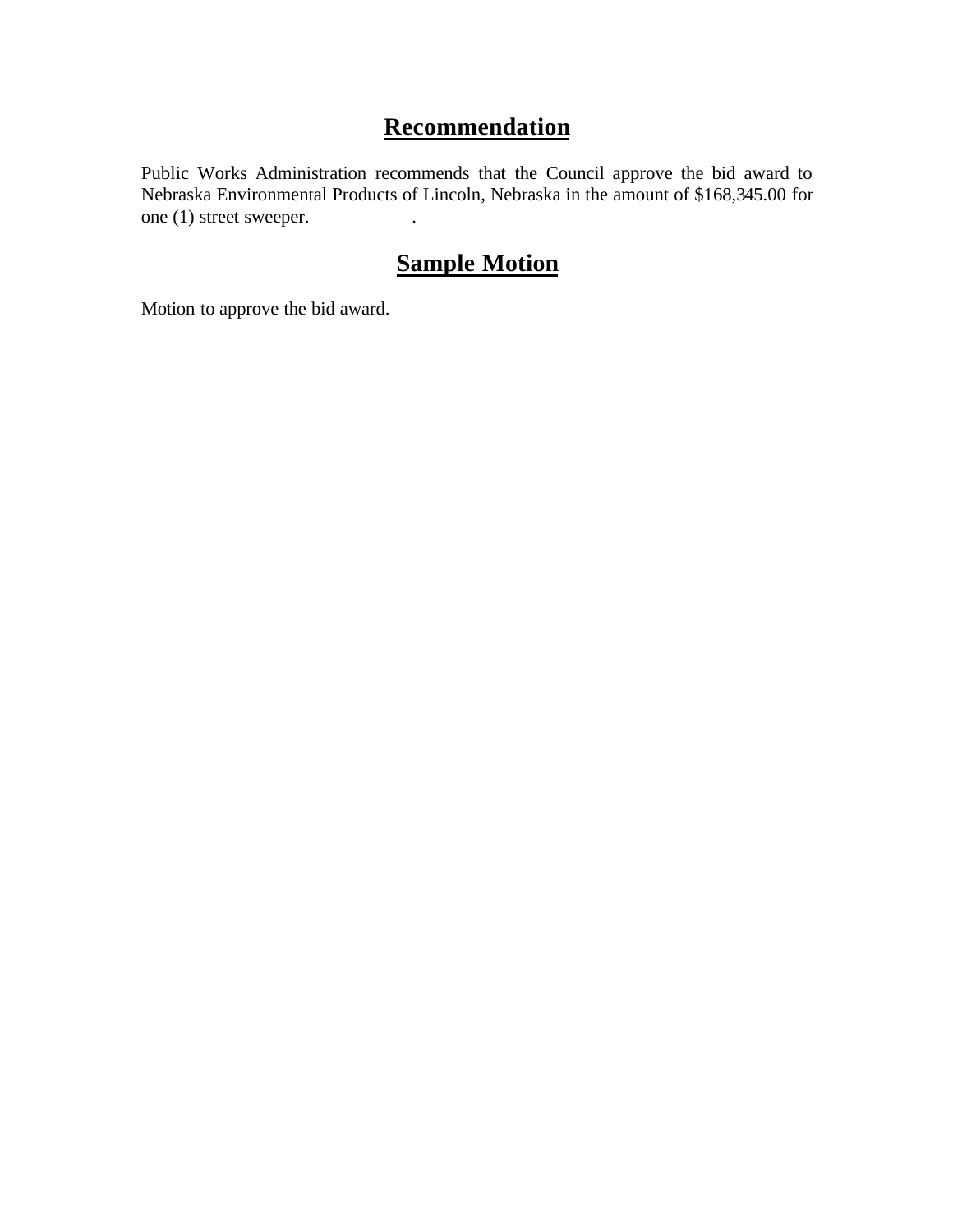### *Purchasing Division of Legal Department* **INTEROFFICE MEMORANDUM**



Wes Nespor, Purchasing Agent

*Working Together for a Better Tomorrow, Today*

#### **BID OPENING**

| <b>BID OPENING DATE:</b> | March 16, 2009 at 11:00 a.m. |
|--------------------------|------------------------------|
| <b>FOR:</b>              | (1) Street Sweeper           |
| DEPARTMENT:              | <b>Public Works</b>          |
| <b>ESTIMATE:</b>         | \$162,500.00                 |
| <b>FUND/ACCOUNT:</b>     | 10033501-85615               |
| PUBLICATION DATE:        | <b>March 4, 2009</b>         |
|                          |                              |

**NO. POTENTIAL BIDDERS: 3**

#### **SUMMARY**

| <b>Bidder:</b>       | <b>Nebraska Environmental Products</b>     |  |
|----------------------|--------------------------------------------|--|
|                      | Lincoln, NE                                |  |
| <b>Bid Security:</b> | <b>Travelers Casualty &amp; Surety Co.</b> |  |
| <b>Exceptions:</b>   | <b>None</b>                                |  |

**Bid Price: \$168,345.00**

cc: Steve Riehle, Public Works Director Catrina DeLosh, PW Admin. Assist. Dale Shotkoski, City Attorney Wes Nespor, Purchasing Agent

Jeff Pederson, City Administrator Scott Johnson, Street Superintendent

**P1331**